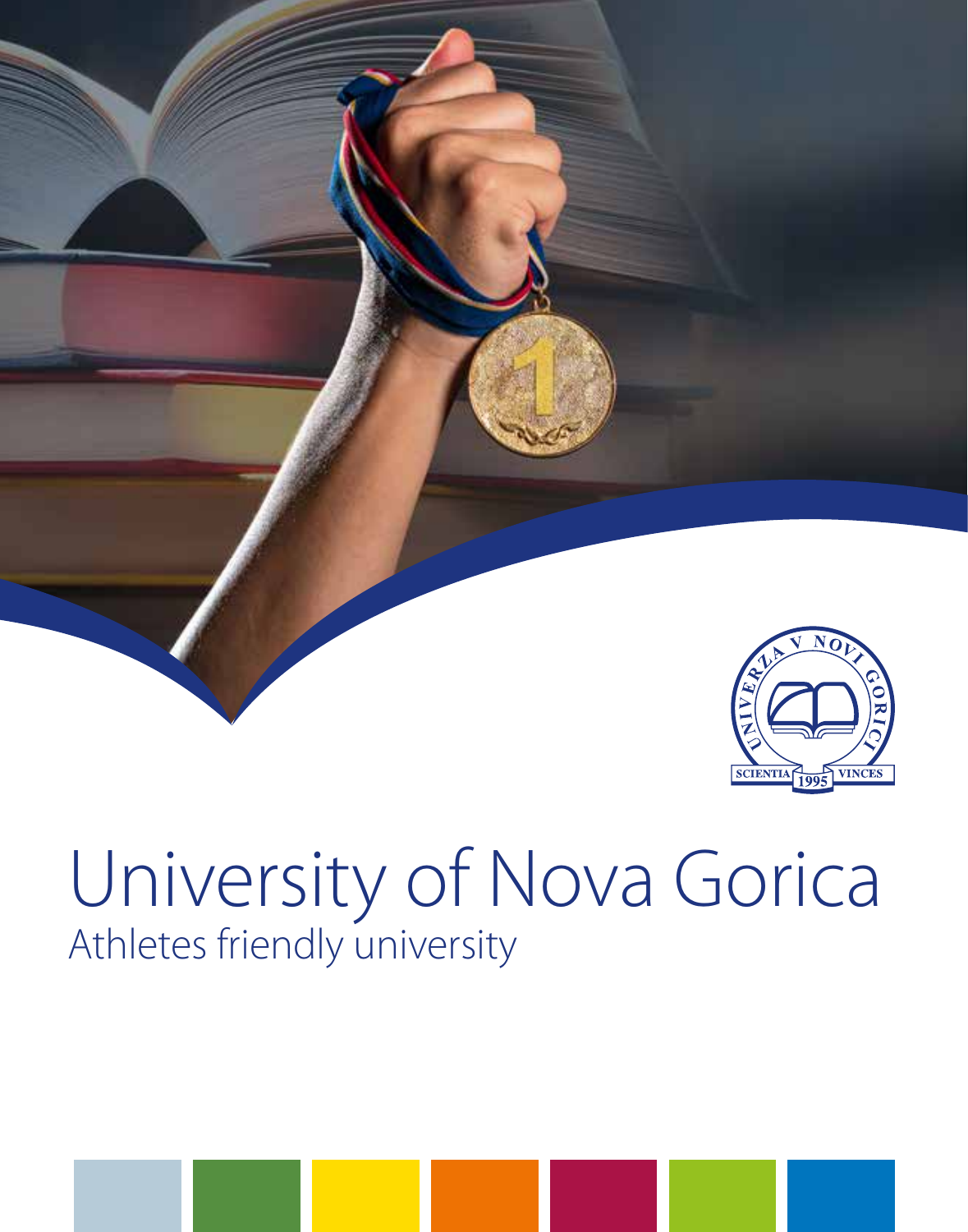# University of Nova Gorica and sports

We are aware of the importance of a healthy and active lifestyle and of the needs of athletes to obtain quality education. We have witnessed numerous cases of athletes who have managed to successfully combine their sports careers and studies and thus increase their future **employment prospects**. In order to encourage more athletes to take a double career path, we offer them specially **tailored modes of study** and the opportunity to apply for **scholarships for students athletes** provided by the University of Nova Gorica Foundation – the Scholarship Fund for Students Athletes »Matija Franko«.

The University of Nova Gorica **has been the first university in Slovenia to offer the student athlete status** to all registered athletes currently competing and achieving notable results. The student athlete status is granted on the basis of the evaluation of an athlete's results, achievements and the recommendations of the relevant sports associations and clubs, and independently of an athlete's categorisation assigned by the National Olympic Committee.

Besides specially tailored modes of study, there are also **other advantages** of studying at the University of Nova Gorica for athletes, such as individual approach to students, studying in small groups and distance learning opportunities. The mild sub-Mediterranean climate of the Goriška Region, located near the Adriatic Sea, and the quality sports infrastructure also offer favourable conditions for practising a variety of sports, including outdoor sports, all year round.

Title: University of Nova Gorica, Athletes friendly university Editor: Veronika Piccinini **Front cover photo:** stock.adobe.com

Design, preparation and print: A-media d. o. o., Nova Gorica Publisheed by: University of Nova Gorica, Vipayska cesta 13, Rožna Dolina, Nova Gorica, Slovenia ■ Print run: 1000 ■ Year of publication: 2021

Free pubication.

The University of Nova Gorica has also been successfully cooperating with local sports clubs and associations and thus contributing to the development of sports in the local environment.



**»**I'm Kristjan Hočevar, student of the School of Engineering and Management of the University of Nova Gorica. For a couple of years I've been an almost professional road racing cyclist and the University of Nova Gorica has been offering great support to me. Yet when I was searching for study options, I immediately noticed that this university supports athletes very much. When I found a study programme that I liked (Engineering and Management) and found out about the excellent conditions for road racing cycling in the Goriška Region, I immediately decided to enroll. The priviliges that I have as a student athlete are of great help to me as I can't come to all lectures and exams due to very frequent training sessions, races and training camps. In this respect, our university is very flexible and I can still take all the exams and successfully pass a year of studies in time, as other students do. Besides that, the university follows my progress and suports me in my sports career.«

> *Kristjan Hočevar, road racing cyclist and student of the School of Engineering and Management, UNG*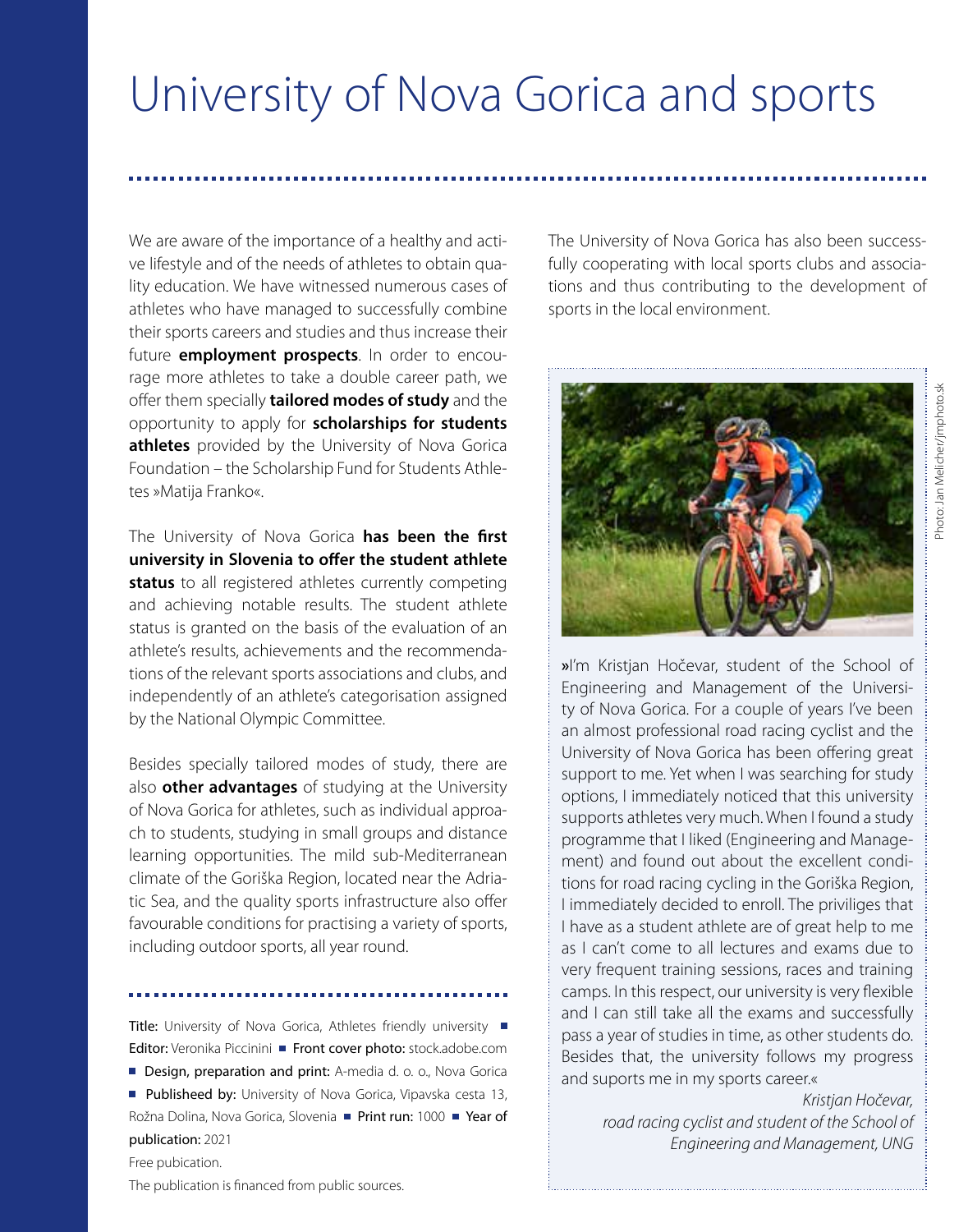

"I'm Matevž Rupnik, student of Physics and Astrophysics at the University of Nova Gorica. I'm also a professional alpine skier and due to this I'm frequently absent from lectures and tutorials. But despite my rather low attendance of classes, I've always managed to fulfil my study obligations at this high-quality study programme, thanks to the University's tailored modes of study. Besides that, the University also supported me in competing at the Winter Universiade, which was an unforgettable experience. I'm actually very interested in physics and astrophysics and I also ski with the same amount of enthusiasm, so I'm really glad that with the help of the University of Nova Gorica I can successfully combine my two lifelong passions."

> *Matevž Rupnik, alpine skier and student of the School of Science, UNG*

# Invitation to athletes

# **Thinking of combining your sports career and studies?**

If you are seeking for **tailored modes of study** allowing you to lead a double career and **boost your future employment prospects**, the University of Nova Gorica is the right choice for you.

#### **We offer you:**

- • **the student athlete status,** which can be obtained upon individual assessment of an athlete's sports achievements and independently of his/her categorisation by the National Olympic Committee,
- • **tailored modes of study** (adjusted schedules, additional examination dates, lower lecture attendance requirements, adjusted conditions for progressing to the next year of studies etc.), **small study groups**,
- • **distance learning opportunities** (online examinations, online lectures, virtual classrooms etc.),
- • **scholarhips for students athletes**, granted by the University of Nova Gorica Foundation,
- • **career counselling services.**

As a student athlete you will be able to enjoy also other general student status related benefits such as subsidised student meals and transport, and other discounts, including those related to using sports facilities and their services. Moreover, the mild and favourable climate of the Goriška Region offers a lot of opportunities for practising countless sports diciplines all year round.

# **Schools and study programmes of the University of Nova Gorica:**

- School of Engineering and Management - *Engineering and Management,* 1st and 2nd levels
- School of Environmental Sciences - *Environment,* 1st and 2nd levels
- School of Science
	- *Physics and Astrophysics,* 1st and 2nd levels
	- *Materials Science,* 2nd level
- School of Humanities
	- *Slovene Studies,* 1st and 2nd levels
	- *Cultural History*, 1st level
	- *European Master in Migration and Intercultural Relations (Erasmus Mundus),* 2nd level
- School of Arts
	- *Digital Arts and Practices,* 1st level
	- *Media Arts and Practices,* 2nd level
- School for Viticulture and Enology - *Viticulture and Enology,* 1st and 2nd levels
- Graduate School - *third-level (doctoral) study programmes in various fields*

# **More information on admissions to UNG:**

Student Office of the University of Nova Gorica Tel.: +386 (0)5 33 15 234/(0)5 9099 717 E-mail: studentska.pisarna@ung.si